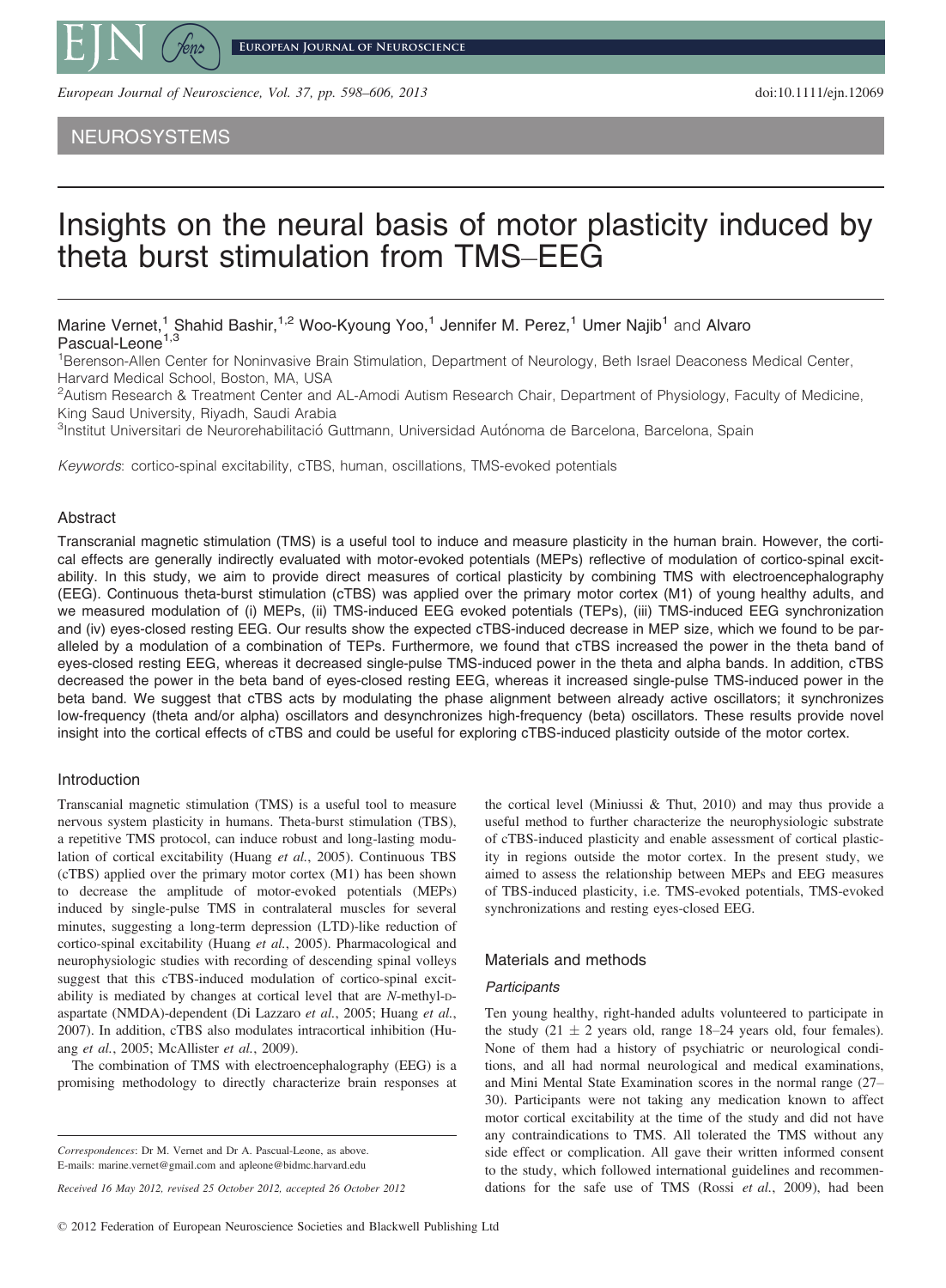approved by the local Institutional Review Board (Beth Israel Deaconess Medical Center, Boston, USA) and was conducted in adherence with the Declaration of Helsinki.

#### Experimental set-up

We evaluated the effects of cTBS, a repetitive TMS intervention. Before and after cTBS, corticospinal excitability was assessed by recording MEPs in response to single-pulse TMS. EEG was recorded concurrently, and TMS-induced electroencephalographic potentials and spectrum perturbation were evaluated. Finally, resting eyes-closed EEG was also evaluated.

The stimulation set-up consisted of a Nexstim stimulator (Nexstim Ltd, Helsinki, Finland) for single-pulse TMS and a MagPro stimulator (MagVenture A/S, Farum, Denmark) for the cTBS intervention. We used figure-of-eight TMS coils delivering biphasic pulses (for Nexstim – mean diameter 50 mm and outer diameter 70 mm, each wing; for MagPro – inner diameter 35 mm and outer diameter 75 mm, each wing). In all instances, the Nexstim neuronavigation system was used, ensuring reproducible and reliable coil placement within each experimental session. All participants underwent a brain magnetic resonance imaging (MRI) scan to rule out structural brain lesions and generate a high-resolution, anatomical brain image to guide the TMS using the Nexstim neuronavigation system. A 3-Tesla scanner (GE) was used for MRI acquisition.

For MEP measurement, surface electromyography (EMG) was recorded using pre-gelled, disposable Ag/AgCl electrodes with the active electrode over the first dorsal interosseus muscle (FDI), the reference electrode over the metacarpophalangeal joint and the ground electrode over the wrist. The EMG signal was acquired at 3 kHz, filtered (10–500 Hz), amplified, displayed and stored for offline analysis.

Electroencephalography was recorded with a 60-channel TMScompatible EEG system (eXimia EEG, Nexstim Ltd). This system is designed to avoid amplifier saturation after TMS pulses by using a sample-and-hold circuit that keeps the input of the amplifiers constant from 100 µs prestimulus to 2 ms poststimulus (Virtanen et al., 1999). The signals were sampled at 1450 Hz with 16-bit resolution and referenced to an electrode placed on the forehead. Impedance of each electrode was kept below 5 k $\Omega$ . Vertical electrooculogram (EOG) was recorded by two extra sensors.

#### Experimental session

Participants were seated in a comfortable chair, with a headrest, and with their hands resting on their laps. They were monitored for drowsiness and asked to keep their eyes open during TMS. Relaxation of the measured muscle was controlled by continuous visual EMG monitoring. All participants wore earplugs to protect them from possible acoustic trauma (Rossi et al., 2009), and reduce contamination of TMS-evoked potentials by auditory responses to the clicks produced by the discharge of the TMS coil.

The optimal scalp location, over left M1, for TMS-induced activation of the right first FDI was determined as the scalp location from which TMS induced MEPs of maximum peak-to-peak amplitude in the target muscle. Once the optimal spot was identified, the neuronavigation system was used to ensure consistent coil placement and orientation at the optimal spot (Fig. 1A). Resting motor threshold (RMT) was defined as the lowest stimulus intensity of the Nexstim stimulator capable of inducing MEPs of  $\geq$  50  $\mu$ V peak-to-peak amplitude in at least five out of ten trials. Active motor threshold (AMT) was defined as the lowest stimulus intensity of the MagPro stimulator capable of inducing visible twitches in the FDI in half of the trials while the participants maintained a contraction of the FDI at approximately 20% of the maximal voluntary contraction (Rossini et al., 1994; Chen et al., 2008).

Continuous TBS was applied with parameters similar to those used by Huang *et al.* (2005) – three pulses at 50 Hz, with an inter-



FIG. 1. Illustration of the experimental procedures. (A) Illustration of the left M1 targeted with single-pulse TMS and with the cTBS intervention on an individual MRI. (B) Illustration of the cTBS intervention – 200 triplets at 50 Hz, separated by 200 ms (inter-stimulus interval of 240 ms). (C) Illustration of TMSevoked time-domain EEG activity at all electrodes for all trials in one participant.

© 2012 Federation of European Neuroscience Societies and Blackwell Publishing Ltd European Journal of Neuroscience, 37, 598–606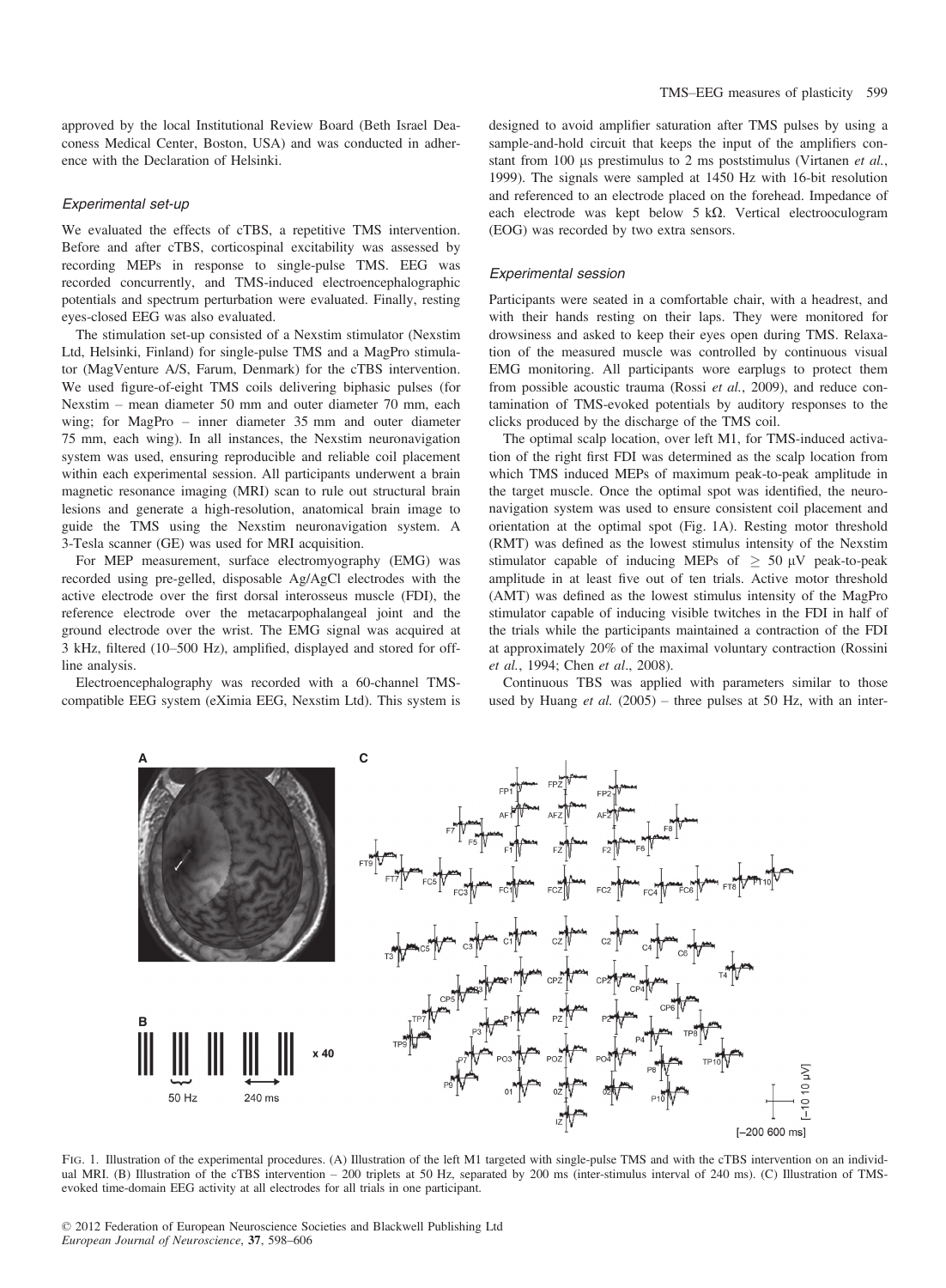#### 600 M. Vernet et al.

val of 200 ms between the last pulse of a triplet and the first pulse of a triplet, for a total of 600 pulses (Fig. 1B). The intensity was fixed at 80% of AMT. Due to limitations in our experimental setup, the interstimulus interval was 240 ms compared with the interstimulus interval of 200 ms in the original paradigm introduced by Huang et al. (2005). Thus, in our cTBS paradigm, the triplet repetition rate was about 4.17 Hz instead of 5 Hz, both frequencies being included in the theta band.

To establish a pre-cTBS measure, two batches of 10–30 MEPs were recorded in response to a single pulse of TMS at an intensity of 120% of RMT. The pulses were delivered randomly with interstimulus intervals between 5 and 8 s. Following cTBS, a single batch of MEPs was measured immediately after (T0) and then at 5, 10, 20, 30, 40, 50 and 60 min following cTBS. EEG was recorded simultaneously at all these times.

In a sub-group of seven subjects, resting eyes-closed EEG was recorded at the beginning of the session and after cTBS. These postcTBS resting EEG measures were recorded sequentially after the single-pulse TMS batches at T5, T10, T20, T30 and T40. Thus, the TX resting EEG measures (X referring to the time in min) started approximately between  $X + 2$  and  $X + 6$  min after cTBS and lasted 2–4 min.

#### Data analysis

Motor-evoked potential peak-to-peak amplitude was determined automatically using the Nexstim Neurophysiologic Analysis software, but checked trial-by-trial by visual inspection. For each subject, pre-cTBS MEP amplitude was defined as the averaged peak-topeak amplitude of the MEPs recorded during the two pre-cTBS batches. MEP amplitude at time  $T$  after cTBS was defined as the averaged peak-to-peak amplitude of the MEPs recorded during the corresponding batch; this value was then expressed as the change in MEPs compared with pre-cTBS, i.e.  $[MEPs(T) - MEPs(pre-cTBS)]$ / MEPs(pre-cTBS). Thus, negative values reflect suppression after cTBS. Student's t-tests were run to determine if MEP amplitudes were significantly different from zero after cTBS. Bonferroni was applied to correct for multiple comparisons. To account for the variance of the baseline, Student's t-tests were also run on raw, non-normalized, data.

Electroencephalography data recorded during batches of singlepulse TMS (Fig. 1C) were processed offline using the EEGlab toolbox (Delorme & Makeig, 2004) running in a MATLAB environment (Mathworks). The EEG signals were analysed with the common reference, as recorded. They were first high-pass filtered above 1 Hz. Continuous data were epoched from 200 ms before the TMS pulse to 600 ms after. Baseline correction was applied based on a pre-TMS interval of 200 ms. Disconnected channels were removed and recomputed (spherical interpolation) after cleaning (see below). Independent component analysis was performed to separate residual electrical from physiological responses to a TMS pulse. Components related to electrical artifacts were identified by their activity strongly peaking at the vicinity of the stimulation sites during the first tens of milliseconds after a pulse, and by their spectrum covering a restricted frequency range with strong harmonics. Components clearly reflecting other artifacts, such as muscle contamination or eye blinks, were also removed. On average,  $9.6 \pm 4.1$ (range 3–17) components were removed, most of the artifacts being identified in the first few components. We cannot exclude that true brain response to TMS was also partly removed with components identified as artifacts. However, as the same components were removed for all conditions within a subject, we expect changes in EEG response to TMS after cTBS to be related to cTBS-induced changes in brain excitability.

Grand-average of TMS-induced EEG responses were then calculated for the group. For pre-cTBS and for each time batch after cTBS, we calculated the grand-average time-domain response at the C3 electrode (over M1). For each of the pre-cTBS and post-cTBS conditions, we identified the amplitude of four TMS-evoked potentials (TEPs) that are commonly reported in the literature (Paus et al., 2001; Komssi et al., 2004; Bonato et al., 2006; Komssi & Kahkonen, 2006; Van Der Werf & Paus, 2006; Fitzgerald, 2010), i.e. P30, N45, P55 and N100. Then, changes in amplitude compared with pre-cTBS were calculated for each TEP as  $[TEP(T) - TEP(pre$ cTBS)]/TEP(pre-cTBS). To estimate if modulation of MEPs by cTBS could be related to modulation of one or several TEPs, a multi-regression analysis was run to determine the equation linking the weighted TEPs and the MEPs. As no batch of MEPs was significantly modulated by cTBS after 40 min (see Results), the multiregression analysis was limited to the first 40 min after cTBS and the percentage of variance explained by the model was calculated.

For the analysis of TMS-induced oscillations, EEG responses from all subjects were pooled together. TMS-related spectrum perturbation (TRSP) at the C3 electrode was calculated between 4 and 40 Hz with fast Fourier transformation (FFT) and Hamming windows at pre-cTBS and at T0, T5, T10, T20, T30 and T40 (newtimef function from EEGlab with a padratio of 4). A permutation test was used to assess statistical significance. In other words, we assessed the effects of single-pulse TMS on oscillations by comparing the measured pre-single-pulse/post-single-pulse difference with 200 calculated pre/post differences obtained by randomly permuting pre and post values. The difference between pre-cTBS and post-cTBS measures was then calculated, and a similar permutation test was used to assess statistical significance of the cTBS effects on TMSinduced oscillations.

Electroencephalography data recorded during resting conditions was first filtered between 0.1 and 50 Hz (FFT) and then divided into 2-s epochs. Epochs contaminated by blinks or artifacts were removed; on average,  $65 \pm 22$  (range 34–118) epochs remained. A one-way repeated-measures ANOVA ensured that the number of epochs was not statistically different across timing ( $P > 0.05$ ). The spectrum was calculated with FFT using non-overlapping Hamming windows with a bin width of 0.5 Hz, and then averaged across epochs. Averaged power in the theta (4–7.5 Hz), alpha (8–12.5 Hz), low beta (13–19.5 Hz) and high beta (20–39.5 Hz) bands was calculated. Two-way repeated-measures ANOVA was performed to assess the effect of time (pre-cTBS, T5, T10, T20, T30 and T40) and frequency bands (theta, alpha, low beta and high beta), and the interaction of these two factors on the power spectrum. Post-hoc significance was assessed with Bonferroni's multiple comparison tests.

Statistical tests were performed with MATLAB (EEG data acquired during batches of single-pulse) and with Prism (MEPs and resting EEG). Statistical significance was set to  $P < 0.05$ .

## **Results**

All participants completed the TMS sessions without any side effects. The results presented below will describe the (i) cTBS effects on brain excitability measured with MEP amplitude; (ii) cTBS effects on time-domain content of the EEG signal, i.e. the TEPs and the link between these measures and the MEPs; (iii) cTBS effects on spectral content of the EEG signal, i.e. TRSP; and (iv) cTBS effects on resting eyes-closed EEG.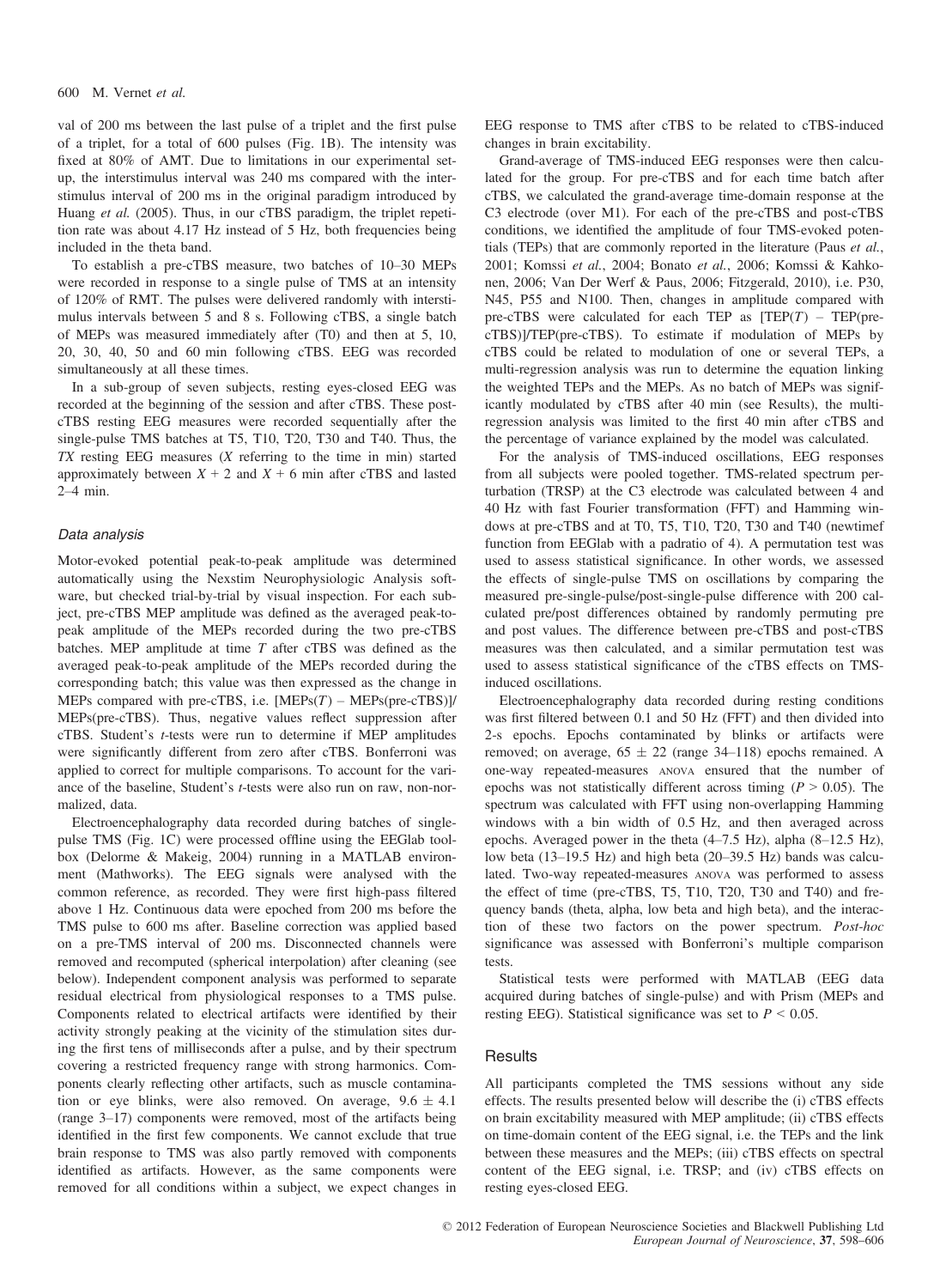#### Modulation of MEPs by cTBS

Resting motor threshold was on average  $46 \pm 17\%$  of maximum stimulator output, and pre-cTBS average MEP amplitude was 970  $\pm$  630 µV. Figure 2 shows the changes in MEP amplitude at different time intervals after cTBS compared with pre-cTBS. Participants showed mainly suppression of MEPs following cTBS, which was statistically significant at T0, T5 and T40 (t-test,  $P < 0.05$ ). Only the suppression at T0 remained significant after correction for multiple comparisons. Student's t-test applied on raw data, instead of normalized data, gave similar results, with the modulation being statistically significant at T0  $(P < 0.05)$  and marginally significant at T5, T30 and T40 ( $P < 0.08$ ). All but one participant showed suppression of MEP amplitude immediately after cTBS, and this one participant started to show MEP suppression 5 min after cTBS. Thus, we found the expected pattern of suppression of MEP amplitude ('inhibition') after cTBS (Huang et al., 2005).

#### Multi-regression between TEPs and MEPs

The amplitude of the four peaks of interest (P30, N45, P55 and N100) was extracted from the time-domain response of the EEG activity recorded at the electrode C3 over left M1 (grand-average) before and for different times after cTBS. Figure 3 shows the changes in these peak amplitudes post-cTBS as compared with



FIG. 2. Changes in MEPs at time T after cTBS evaluated as  $[MEPs(T)$ –  $MEPs(pre-cTBS)/MEPs(pre-cTBS)$  were  $MEPs(T)$  is the averaged peak-topeak amplitude of the MEPs recorded in the batch of single-pulse TMS delivered at time 0, 5, 10, 20, 30 and 40 min after cTBS. Vertical bars represent standard error and asterisks represent statistical significance before (\*) and after (\*\*) correction for multiple comparisons.



Fig. 3. Changes in TEPs (P30, N45, P55 and N100) at time <sup>T</sup> after cTBS evaluated as [TEP(T)–TEP(pre-cTBS)]/TEP(pre-cTBS).

© 2012 Federation of European Neuroscience Societies and Blackwell Publishing Ltd European Journal of Neuroscience, 37, 598–606

pre-cTBS. Because of the low number of trials, these peak amplitudes were only estimated at the group level. Future studies are needed to assess the reliability of these TEP modulations. A multiregression analysis, aiming to estimate change in MEPs from changes in the TEPs was run, and the equation in Fig. 4 was obtained (mean squared error was below 0.005). Figure 4 also shows the measured changes in MEP amplitude after cTBS and the estimated changes in MEPs via the regression analysis. The model was reasonably able to approximate the modulation of MEPs after cTBS. The model revealed that the P30 TEPs were closest related to the MEPs, with both the MEPs and the P30s being inhibited after cTBS. However, individual TEPs could only explain up to 24% of the variance. On the other hand, combinations of TEPs were able to explain 77% of the variance in the cTBS-induced modulation of MEPs.

# Oscillation induced by single-pulse TMS before and after cTBS

Figure 5 shows the pattern of TMS-induced oscillations before and after cTBS (first line), as well as the difference between them (second line). Only statistically significant inductions of oscillations (first line) or statistically significant modulations of TMS-induced oscillations (second line) are plotted in non-green color (permutation test,  $P \le 0.05$ ). The TMS pulse induced oscillations over M1 in the entire frequency range examined in the present study (from 4 to 40 Hz). However, the exact pattern of induced oscillations was significantly modified by cTBS. Theta and alpha oscillations were significantly decreased at all the times measured after cTBS (up to more than 200 ms after the single-pulse, the maximum being around 60 ms), whereas high beta oscillations were significantly increased at T0, T20 and T40 (up to about 70 ms after the single-pulse, the maximum being around 25 ms).

## Resting, eyes-closed EEG before and after cTBS

Figure 6A shows resting, eyes-closed EEG power spectrum precTBS and at T30. Figure 6B shows the average mean spectrum in each frequency band, averaged for all subjects, at each time point. The two-way repeated-measures ANOVA showed a significant main effect of time  $(F_{5,120} = 2.65, P \le 0.05)$ , a significant main effect of frequency bands  $(F_{3,120} = 23.48, P \le 0.0001)$  and a significant interaction between the two factors  $(F_{15,120} = 1.85, P \le 0.05)$ . Significant post-hoc Bonferroni's tests showed that (i) power in theta



Fig. 4. Measured and estimated changes in MEP amplitude after cTBS. The estimated MEPs were calculated from the weighted TEPs as described in the equation at the top of the figure.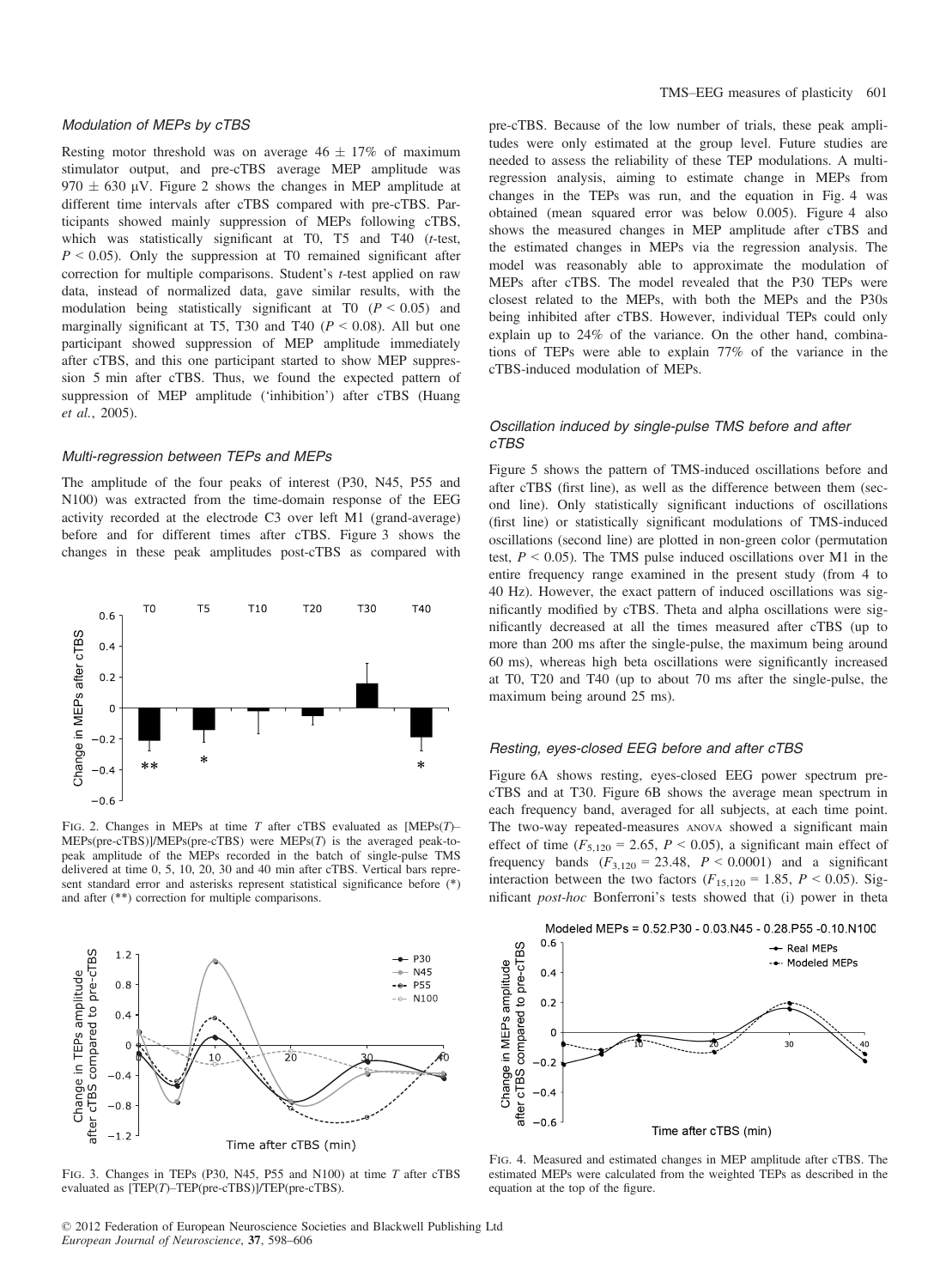

Fig. 5. TMS-related spectrum perturbation (TRSP) recorded over electrode C3, in log dB scale, before and after TMS (first line), and the difference between the two times  $(TX - \text{pre-cTBS})$ , second line). Only significant data  $(P < 0.05)$ , permutation test) are displayed in non-green colors (non-grey color in the print version).



Fig. 6. Resting EEG during eyes-closed condition. (A) Illustration of the power spectrum before cTBS and at T30. The frequency bands of interest are indicated below each segment. (B) Averaged power in each frequency band before and after cTBS.

and alpha bands were significantly higher that in low beta and high beta bands ( $P < 0.01$ ), and (ii) power in the high beta band at T20 and at T30 was significantly lower than pre-cTBS ( $P < 0.05$ ). A

similar analysis conducted on relative power (e.g. theta power/broad band from theta to high beta) gave similar results, except than in addition, the relative power in theta band at T30 was significantly higher than pre-cTBS ( $P \le 0.001$ ).

#### **Discussion**

We found that the cTBS intervention induced the expected suppression of MEPs in our group of young adults. In addition, we found a relationship between changes in MEPs and changes in several TEPs, revealing that cTBS-induced plasticity can be measured at the cortical level. Finally, cTBS also modified the spectral content of brain oscillations, as measured by modulations of TMS-induced oscillations and resting, eyes-closed EEG. Below we discuss the implications of these results for cTBS-based measures of plasticity.

## cTBS induces the expected inhibition of MEPs

Traditional repetitive stimulation protocols are known to have a large inter-individual variability in the effects produced. This variability depends, among other factors, on the frequency and duration of stimulation (Maeda et al., 2000). Compared with traditional rTMS, the TBS protocols are attractive because short-lasting and low-intensity stimulation is generally sufficient to induce robust, although reversible, physiological after-effects (Huang et al., 2005). In this study, we used a slightly modified paradigm of the cTBS protocol originally described by Huang et al. (2005), i.e. 50-Hz triplets repeated with a frequency of about 4.17 Hz instead of 5 Hz. We found qualitatively similar results, namely suppression of MEPs after cTBS to the motor cortex. There is a known variability in the exact duration of cTBS-induced inhibition. For example, Huang et al. (2005, 2007) described an inhibition lasting between 20 min and 1 h (although the statistical significance was not directly assessed), whereas others reported effects shorter than 10 min (Gentner et al., 2008; Goldsworthy et al., 2012). In addition to intra- and inter-individual variability, it is known that subtle modifications of the cTBS protocol can influence its effect (for a review see Ridding & Ziemann, 2010). In particular, the stimulation frequencies appear to be important. For example, 30-Hz triplets repeated with a frequency of 6 Hz induced a greater and longer-lasting effect than the standard 50-Hz triplets repeated with a frequency of 5 Hz (Goldsworthy et al., 2012). In summary, although our cTBS protocol might not have been the optimal, it was able to induce the expected suppression of MEPs ('inhibition').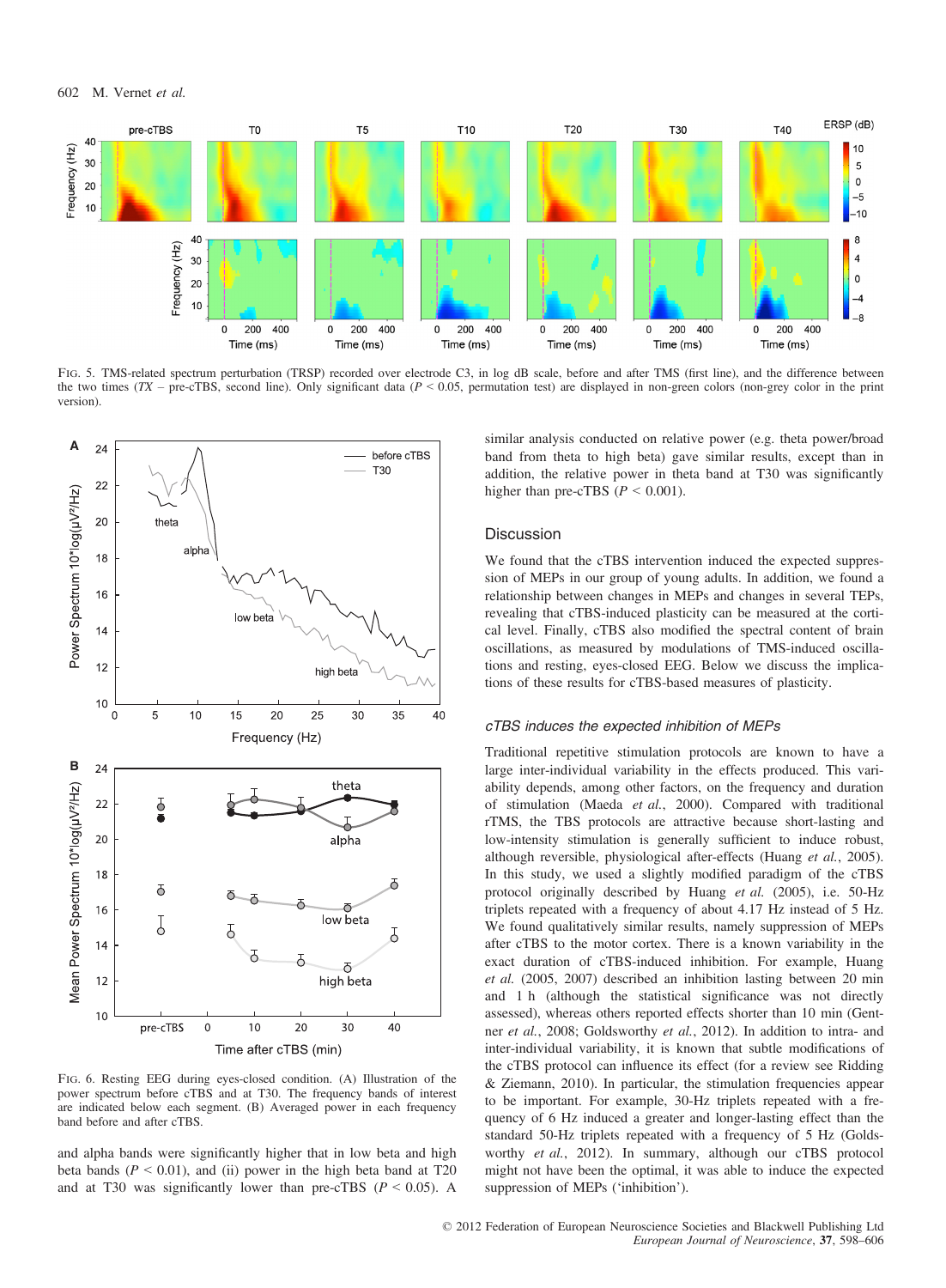## Modulations of MEPs modeled by modulation of TEPs

Finding a direct relationship between measures of modulation of cortico-spinal excitability, e.g. changes in MEPs, and measures of modulation of cortical excitability extracted from the EEG is challenging. Paus et al. (2001) found a correlation between MEP amplitude and N100, the negative TEP recorded 100 ms after a singlepulse of TMS. However, this correlation was not found in other studies (e.g. Bender et al., 2005). Bonato et al. (2006) also failed to find a correlation between MEPs and N10, N18 or P30. Rather than trying to correlate MEPs with single TEPs, one might be more successful with a combination of TEPs (i.e. the sum and subtraction of weighted TEP values). For example, Maki & Ilmoniemi (2010) found a non-linear correlation between peak-to-peak N15–P30 and MEPs at the single trial level.

The absence of any strong correlation between natural fluctuations of MEPs and TEPs is not surprising. Indeed, the variability in MEPs may not only be related to the variability in cortical excitability, but also to the variability in the excitability of the spinal moto-neuron pools recruited by the cortical efferent volley induced by TMS. More successful correlation could thus be expected when comparing EEG and MEPs before and after an induction of plasticity at the cortical level (e.g. with rTMS, including the cTBS protocol presented here, or paired associative stimulation). Low-frequency rTMS over M1 has been shown to induce a reduction of the N45 (Van Der Werf & Paus, 2006) but no consistent change in MEP could be found. High-frequency rTMS over M1 has been shown to increase both MEPs and global field power measures 15–55 ms after single pulse TMS (Esser et al., 2006). Finally, a decrease or increase of MEPs after LTD-like or long-term potentiation (LTP)-like plasticity (paired-associative stimulation) has also been shown to correlate with global induced brain response in different areas (Huber et al., 2008). To our knowledge, the effects of TBS on TMS-evoked components recorded on the EEG have not been previously reported.

This study shows that cTBS-induced modulation of MEPs cannot be explained by the modulation of a single TEP. However, considering a combination of TEPs it is possible to account for a substantial amount of the cTBS-induced modulation of MEPs. The generators of the different TEPs after stimulation of M1 are unclear. Previous studies have shown that the P30 is distributed centrally (Paus et al., 2001) or shows major activation in the contralateral hemisphere, probably reflecting a spreading of brain activity via subcortical pathways (Bonato et al., 2006). The N40 (Bonato et al., 2006) or N45 (Paus et al., 2001; Komssi et al., 2004) forms a dipole centered over the stimulation site and might be caused by a resetting of ongoing rhythmic oscillations (Paus et al., 2001; Van Der Werf & Paus, 2006). The P55 (Komssi et al., 2004) or P60 (Bonato et al., 2006) is generally recorded over the stimulation site. The N100 exhibits a wide distribution with a slight predominance over central regions (Paus et al., 2001).

Our study shows that each component of the TMS-evoked response is differentially modulated by cTBS. Suppression of the MEPs seems to be better reflected by inhibition of the P30, consistent with the non-linear correlation between trial-by-trial peak-topeak N15–P30 and MEPs described by Maki & Ilmoniemi (2010). Our results are also consistent with the study of Ferreri et al. (2011), where trial-by-trial MEPs show a positive correlation with P30 (although on contralateral electrodes where P30 was mainly recorded) and a negative correlation with N44 (equivalent to our N45). However, the other TEPs seem to also play a role. While there is still no clear understanding of the meaning of individual TEPs, our results demonstrate that a combination of the different TEPs, rather than just one potential, appears to be important for the prediction of MEP amplitude.

To export measures of cTBS-induced plasticity outside the motor cortex, one might need to know in advance the coefficients linking the different TEPs with the estimated excitability. Given the small number of trials collected in each condition, the present study only allows group-level analysis (grand-average). Future studies, with a larger number of trials collected around the time points of interest, will be necessary to extend our observations to the individual level. Finally, as cTBS-induced plasticity is known to be altered by age or pathologies (Pascual-Leone et al., 2011), it is reasonable to expect that the relationship between TEPs and MEPs will be populationdependent.

Note that some TEPs might not reflect direct brain response to TMS, but rather indirect potentials, such as auditory potentials evoked by the discharge click (Nikouline et al., 1999), or somatosensory potentials evoked by the contraction of the muscle (MEP). Concerning auditory-evoked potentials, the N100 component has, in particular, been associated with this physiological artifact. However, this same component is also task-dependent and has been associated with inhibitory processes (Bender et al., 2005; Bonnard et al., 2009; Spieser et al., 2010). Although we cannot rule out that in our study cTBS modulated auditory-evoked potentials, we consider it unlikely. On the contrary, it is possible that modulation of MEP size resulted in modulation of the associated somatosensory-evoked potentials. Future studies with subthreshold stimulation are needed to isolate primary brain responses to TMS from afferent feedback from the target muscle.

#### Modulation of TMS-induced oscillations

We found that TMS over M1 induced oscillations before cTBS in the entire frequency range studied. These TMS-induced oscillations were modulated by cTBS. TMS-induced low frequencies (theta and alpha) decreased after cTBS while TMS-induced higher frequencies (high beta) tended to increase after cTBS. One cannot exclude that the early modulation of oscillations may be related to different efficiency of the artifact removal at different timings, but the later phase (e.g. > 30 ms) is most probably related to physiological response.

Oscillations induced by TMS have been reported in previous studies. Paus et al. (2001) observed that single pulses over M1 induced a brief period of synchronized activity in the beta range within the vicinity of the stimulation site. Fuggetta et al. (2005) further observed that oscillations in the alpha and beta ranges were induced, for supra-threshold stimulation of M1, over the motor, premotor and parietal cortex ipsilateral to the stimulation site. It was suggested that either the pulse activated 'idling neurons' that began to oscillate with alpha and/or beta frequencies, or more probably, that the TMS pulse synchronized spontaneous activity of a population of neurons (resetting hypothesis, Paus et al., 2001; Fuggetta et al., 2005; Van Der Werf & Paus, 2006), via a local (cortical) pacemaker or a thalamic pacemaker (Fuggetta et al., 2005). In addition, an alteration of inhibitory mechanisms might also play a role (Brignani et al., 2008). The oscillations induced by single-pulse TMS might be of physiological nature and reveal the 'natural rhythms' of different regions (Rosanova et al., 2009). Indeed, when stimulated, each region tended to preserve its own natural frequency (alpha over the occipital cortex, beta over the parietal and fast beta/ gamma over the frontal).

Based on these previous studies, we suggest that each single pulse aligns the phase of active, but non-synchronized, oscillators (resetting hypothesis). Within this framework, two mechanisms can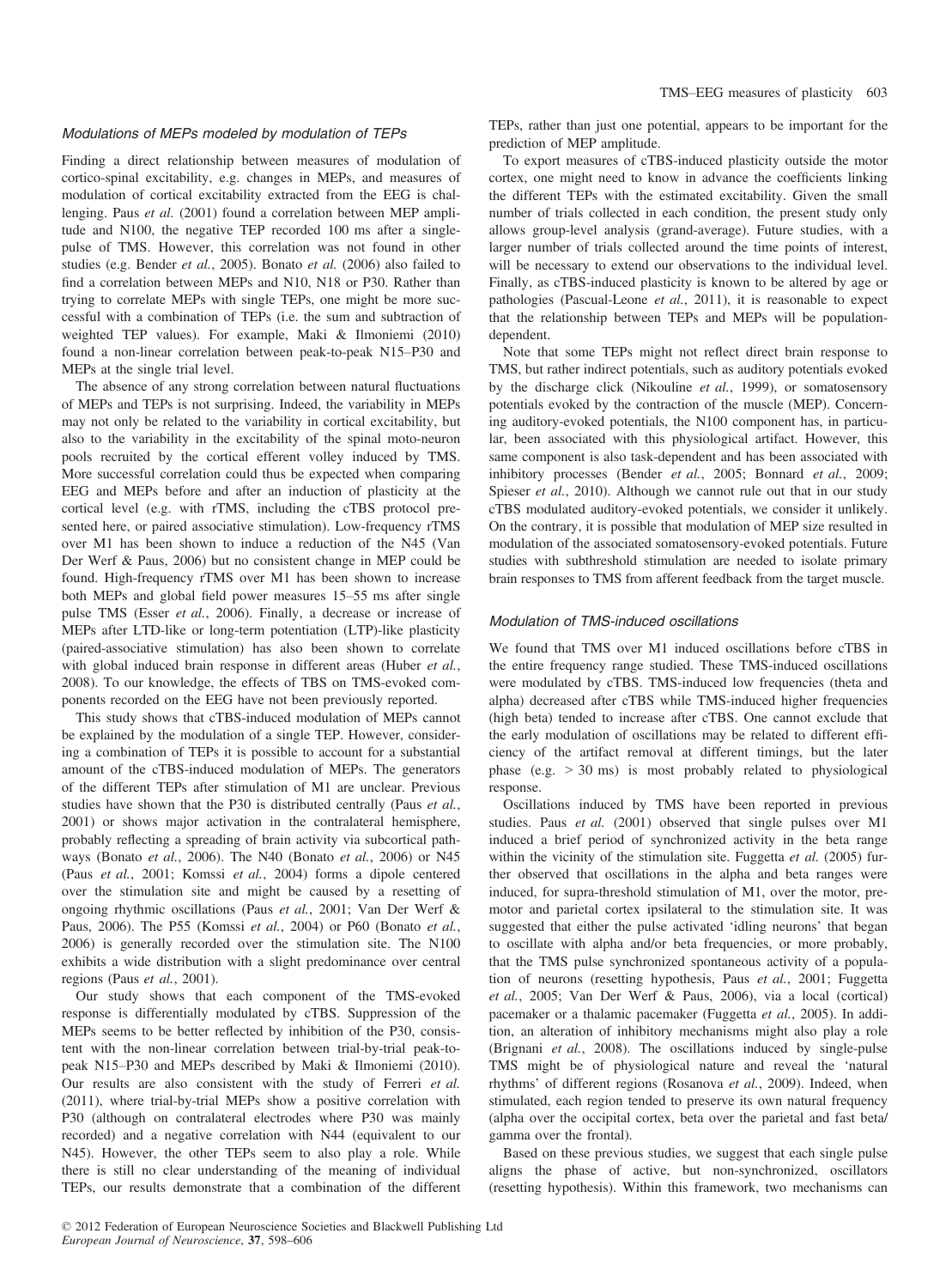## 604 M. Vernet et al.

explain our results on the effect of cTBS. An increase (respectively a decrease) of TMS-induced oscillations after cTBS could reveal an increase (respectively a decrease) in the number of active oscillators at baseline (i.e. before the single-pulse TMS), while the percentage of synchronization between these oscillators remains unchanged. Alternatively, the same observation can be related to a decrease (respectively increase) of percentage of synchronization at baseline (i.e. before the single-pulse TMS) while the number of active oscillators remains unchanged (see Fig. 7). In other words, cTBS might affect the number of active oscillators without affecting their relative synchronization, or it might alter the relative synchronization of an unchanged number of oscillators. In fact, the hypothetical cTBS effects on the number of active oscillators and on the percentage of synchronization are not mutually exclusive, but as discussed below, the analysis on cTBS modulation of eyes-closed EEG provides evidence in support of the second scenario.

## Modulation of resting EEG

We found that cTBS tends to decrease power in the high beta band, and relatively increases power in theta band during eyes-closed resting. Although EEG does not allow precise determination of the localization of rhythmic generators, the cortical origin of beta rhythms is largely agreed and previous studies on animals have suggested that pyramidal neurons in the neocortex are able to sustain alpha/theta rhythmic firing activities (Silva et al., 1991). A recent TMS study in animals shows that intermittent TBS increased the gamma power of the EEG, while cTBS had no significant effect in any of the principal EEG bands (Benali et al., 2011). McAllister et al. (2011) also found an absence of cTBS-modulation of the power spectrum recorded over the stimulated M1 during eyes-opened resting, in humans. However, this study only recorded resting EEG up to 10 min, whereas we found significant modulation

of resting EEG after 20 min. By contrast, Noh et al. (2012) observed that cTBS increased the power in theta and low beta bands over the stimulated M1 during eyes-opened resting, these effects lasting longer than the modulation of MEPs. In addition, they found an increase in high beta band at rest over the frontal electrodes. It has to be noted than in our study, recordings were performed with eyes closed whereas the studies above were performed with eyes opened. Moreover, Noh et al. (2012) used a shorter version of cTBS (300 pulses) whereas we used 600 pulses as in the original protocol introduced by Huang et al. (2005). The shorter version of cTBS has been shown to induce facilitation of MEPs instead of inhibition (Gentner et al., 2008). However, Noh et al. (2012) reported an inhibition of MEPs, probably related to the muscular activation performed during the measurement of AMT (see Gentner et al., 2008). These methodological discrepancies might account for the different results observed across studies.

Again, two mechanisms could explain our results. An increase (respectively a decrease) in power after cTBS could be related to an increase (respectively a decrease) of the number of active oscillators, while the synchronization between these oscillators remained constant. Alternatively, our findings could be related to an increase (respectively a decrease) in phase alignment between these oscillators, while the number of active oscillators remained constant. Combined with our results on cTBS-induced modulation of TMSinduced oscillations, our results favor the second explanation.

We propose that cTBS acts primarily on already active oscillators, aligning the phase of low-frequency oscillators while desynchronizing active high-frequency oscillators. This effect results in an increase of resting theta oscillations combined with a decrease in TMS-induced theta oscillations. Similarly, it leads to a decrease of resting beta oscillations combined with an increase in TMS-induced beta oscillations (see Fig. 7). Thus, this slowing of frequencies could constitute a marker of cortical inhibition after cTBS.

|                                                 | At rest and before single-pulse |                             | After single-pulse                                                                                                                                                                                                                                                   |                             | cTBS effects | cTBS effects                                            |                                                |
|-------------------------------------------------|---------------------------------|-----------------------------|----------------------------------------------------------------------------------------------------------------------------------------------------------------------------------------------------------------------------------------------------------------------|-----------------------------|--------------|---------------------------------------------------------|------------------------------------------------|
|                                                 |                                 | Macroscopic<br>oscillations |                                                                                                                                                                                                                                                                      | Macroscopic<br>oscillations |              | on resting EEG oscillations on TMS-induced oscillations |                                                |
| before cTBS                                     | ↑↑↑↑↑                           | $\sim$ 2                    | $\begin{pmatrix} 1 \\ 0 \end{pmatrix} \begin{pmatrix} 1 \\ 0 \end{pmatrix} \begin{pmatrix} 1 \\ 0 \end{pmatrix} \begin{pmatrix} 1 \\ 0 \end{pmatrix} \begin{pmatrix} 1 \\ 0 \end{pmatrix} \begin{pmatrix} 1 \\ 0 \end{pmatrix} \begin{pmatrix} 1 \\ 0 \end{pmatrix}$ | 6                           |              |                                                         |                                                |
| cTBS increases number<br>of active oscillators  |                                 |                             | ጣጣጣጣጣ                                                                                                                                                                                                                                                                | 12                          |              |                                                         |                                                |
| cTBS decreases number<br>of active oscillators  | OOG                             |                             | ∩∩∩                                                                                                                                                                                                                                                                  | $\sim$ $\sim$ $3$           |              |                                                         |                                                |
| cTBS increases percentage<br>of synchronization | $\bigcap \biguparrow \Upsilon$  |                             | $\begin{pmatrix} 1 & 0 \\ 0 & 0 \end{pmatrix} \begin{pmatrix} 1 & 0 \\ 0 & 0 \end{pmatrix} \begin{pmatrix} 1 & 0 \\ 0 & 0 \end{pmatrix}$                                                                                                                             | 6 <sup>1</sup>              |              |                                                         | Observed in the data<br>for theta oscillations |
| cTBS decreases percentage<br>of synchronization |                                 |                             | ጣጣጣጥ                                                                                                                                                                                                                                                                 | 6                           |              |                                                         | Observed in the data<br>for beta oscillations  |

FIG. 7. Schematic representation of the hypothetical effects of cTBS on neural oscillators. In this simple representation, oscillators can only be either in a 0° phase or in a 180° phase. In the example described, there are six active oscillators before the application of cTBS, four with a 0° phase and two with a 180° phase, given a macroscopic power of 2 (arbitrary value; line 1, column 1). A single-pulse of TMS is believed to align the phase of these oscillators. In this simple example, we assume that a single pulse aligns the phase of all active oscillators, giving a power of 6 (line 1, column 2). Lines 2–5 describe the hypothetical cTBS mechanisms. The first hypothetical mechanism is that cTBS modulates the number of active oscillators without modifying the percentage of synchronization between active oscillators (lines 2 and 3). The second hypothetical mechanism is that cTBS modulates the percentage of synchronization between active oscillators without modifying the number of active oscillators (lines 4 and 5). These effects would be directly observed at rest (lines 2–5, column 1) and, by comparison with the pre-cTBS state (line 1, column 1), on the modulation of resting EEG oscillations (lines 2–5, column 3). Then, keeping the assumption that a single pulse aligns the phase of all active oscillators, we observe the single-pulse states described in column 2. The modulation of TMS-induced oscillations (lines 2–5, column 4) can be obtained by comparing the TMS-induced oscillations (lines 2–5, column 2−1) for each hypothesis with pre-cTBS-induced oscillations (line 1, column 2−1). The data presented in this study favor the hypothesis that cTBS increases the percentage of synchronization between theta oscillators and decreases the percentage of synchronization between beta oscillators.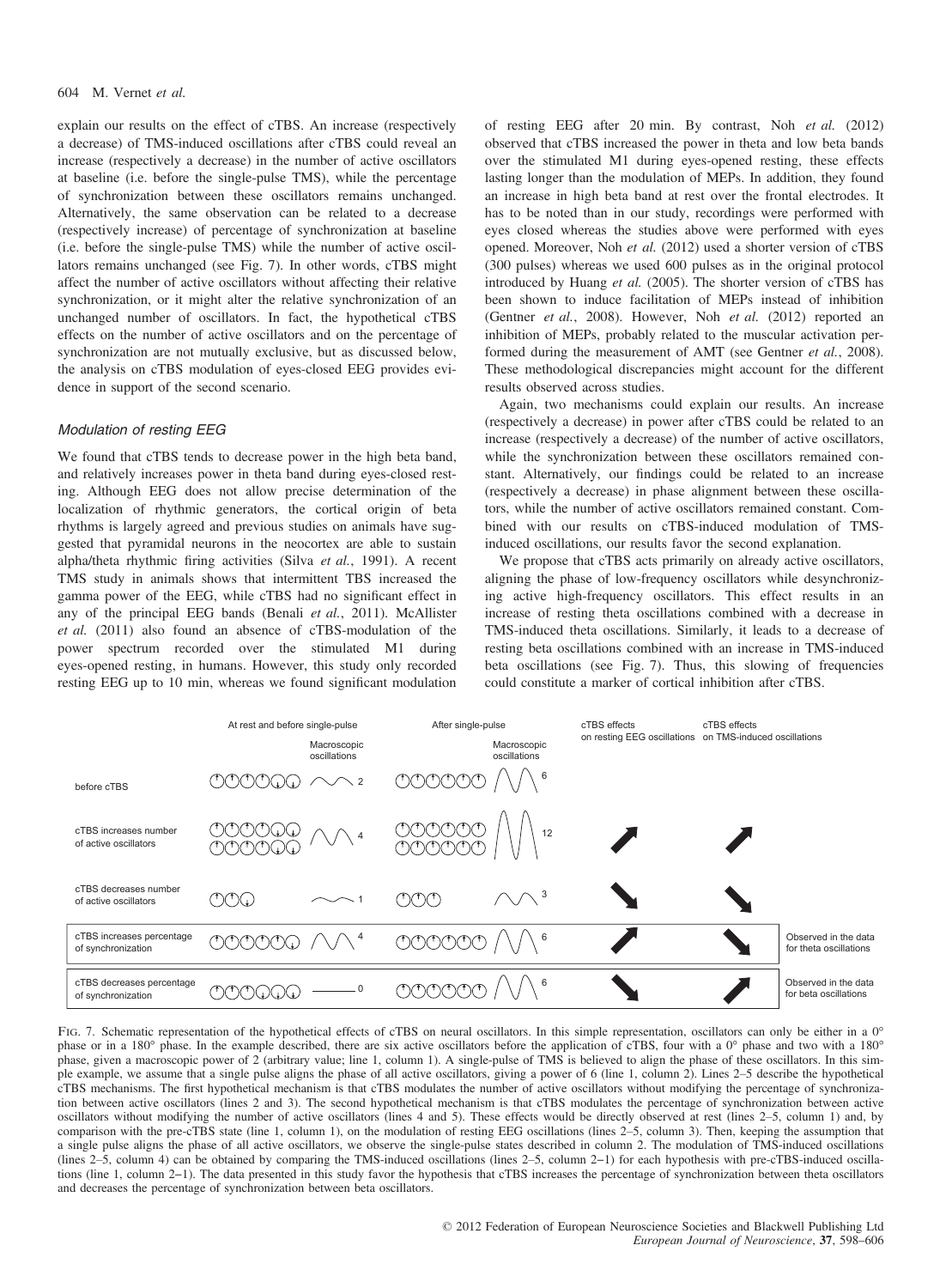#### The effects of cTBS are system-dependent

The plasticity induced by TBS shares properties with LTP and LTD mechanisms of synaptic efficacy (Huang et al., 2005), but the exact mechanisms in humans remain largely unknown. The cortical origin of the cTBS effects on M1 has been shown with the modulation, in patients with implanted electrodes, of indirect I1-waves evoked by single-pulse TMS after cTBS (Di Lazzaro et al., 2005). While the direct D-wave recorded in the pyramidal tract is the result of direct activation of corticospinal axons, later I-waves reflect synchronous activity originated from trans-synaptic activation of cortical neurons. However, the fact that I-waves are modified by TBS does not prove that changes in synaptic plasticity are solely involved. Several studies have pointed toward the role of NMDA or GABA modulation; others have suggested a change in the expression of immediate early gene proteins (for a review, see Cardenas-Morales et al., 2010). The hypothetical LTP and LTD effects of TBS are based on studies describing the induction of LTP in the rodent motor cortex or hippocampus; however, direct evidence in humans is still lacking. In this context, the combination of TMS with EEG offers new insights. Our results suggest that the effects of cTBS protocols, i.e. gamma rhythm triplets repeated at a theta rhythm, are not uniform across different populations of neurons. Moreover, the timing of response to cTBS might be specific to each system. Similar to Noh et al. (2012), we found that the effects on oscillations can be detected later than the effects on MEPs. Future studies will need to explore why modulation of oscillations is delayed compared with modulation of MEPs. To summarize, systems-level effects involving cortical oscillators need to be considered when evaluating the TBS effects.

#### Conclusion

Using real-time integration of TMS and EEG, we provide novel insights on the neural substrate of the effects of cTBS. We found that cTBS modulates TEPs, but also resting oscillations and TMSinduced oscillations, with opposite effects between cortical theta and beta oscillators. This suggests that the effects of TBS involve a complex, systems-level impact of TMS on brain function. Furthermore, it should be noted that the time courses of all these TMSinduced modulations (MEPs, EEG after single-pulse TMS, EEG at rest) are different, which suggests that cTBS effects last longer than one can expect from MEP recordings. Future studies are needed to examine these observations at the individual level (for TEPs) and with populations from a different age range. If confirmed, TMSinduced potentials and oscillations might be useful tools to explore plasticity of areas outside the motor cortex where no MEPs can be recorded.

#### Acknowledgements

This work was supported in part by grants from CIMIT (A.P.-L.), the National Center for Research Resources – Harvard Clinical and Translational Science Center (UL1 RR025758). A.P.-L. serves on the scientific advisory boards for Nexstim, Neuronix, Starlab Neuroscience, Neosync and Novavision, and is a listed inventor on issued and pending patents on the real-time integration of transcranial magnetic stimulation (TMS) with electroencephalography (EEG) and magnetic resonance imaging (MRI). M.V. was supported by the Fyssen Foundation (France). W.-K.Y. was supported by a National Research Foundation of Korea grant funded by the Korean Government MEST, Basic Research Promotion Fund (NRF-013-2010-1-E00018). We thank Ilan Mizrahi for his participation during data acquisition, and Andrea Vatulas, Cara Burzynski and Ann Connor for their administrative support. We also wish to thank the two anonymous reviewers for their valuable comments, which helped us improve the manuscript.

# Abbreviations

AMT, active motor threshold; cTBS, continuous theta-burst stimulation; EEG, electroencephalography; EMG, electromyography; EOG, electrooculogram; FDI, first dorsal interosseus; FFT, fast Fourier transformation; LTD, long-term depression; LTP, long-term potentiation; M1, primary motor cortex; MEPs, motor-evoked potentials; RMT, resting motor threshold; TBS, theta-burst stimulation; TEP, TMS-induced EEG evoked potential; TMS, transcranial magnetic stimulation; TRSP, TMS-related spectrum perturbation.

#### **References**

- Benali, A., Trippe, J., Weiler, E., Mix, A., Petrasch-Parwez, E., Girzalsky, W., Eysel, U.T., Erdmann, R. & Funke, K. (2011) Theta-burst transcranial magnetic stimulation alters cortical inhibition. J. Neurosci., 31, 1193– 1203.
- Bender, S., Basseler, K., Sebastian, I., Resch, F., Kammer, T., Oelkers-Ax, R. & Weisbrod, M. (2005) Electroencephalographic response to transcranial magnetic stimulation in children: evidence for giant inhibitory potentials. Ann. Neurol., 58, 58–67.
- Bonato, C., Miniussi, C. & Rossini, P.M. (2006) Transcranial magnetic stimulation and cortical evoked potentials: a TMS/EEG co-registration study. Clin. Neurophysiol., 117, 1699-1707.
- Bonnard, M., Spieser, L., Meziane, H.B., de Graaf, J.B. & Pailhous, J. (2009) Prior intention can locally tune inhibitory processes in the primary motor cortex: direct evidence from combined TMS–EEG. Eur. J. Neurosci., 30, 913–923.
- Brignani, D., Manganotti, P., Rossini, P.M. & Miniussi, C. (2008) Modulation of cortical oscillatory activity during transcranial magnetic stimulation. Hum. Brain Mapp., 29, 603–612.
- Cardenas-Morales, L., Nowak, D.A., Kammer, T., Wolf, R.C. & Schonfeldt-Lecuona, C. (2010) Mechanisms and applications of theta-burst rTMS on the human motor cortex. Brain Topogr., 22, 294-306.
- Chen, R., Cros, D., Curra, A., Di Lazzaro, V., Lefaucheur, J.P., Magistris, M.R., Mills, K., Rosler, K.M., Triggs, W.J., Ugawa, Y. & Ziemann, U. (2008) The clinical diagnostic utility of transcranial magnetic stimulation: report of an IFCN committee. Clin. Neurophysiol., 119, 504–532.
- Delorme, A. & Makeig, S. (2004) EEGLAB: an open source toolbox for analysis of single-trial EEG dynamics including independent component analysis. J. Neurosci. Methods, 134, 9–21.
- Di Lazzaro, V., Pilato, F., Saturno, E., Oliviero, A., Dileone, M., Mazzone, P., Insola, A., Tonali, P.A., Ranieri, F., Huang, Y.Z. & Rothwell, J.C. (2005) Theta-burst repetitive transcranial magnetic stimulation suppresses specific excitatory circuits in the human motor cortex. J. Physiol., 565,  $945 - 950$ .
- Esser, S.K., Huber, R., Massimini, M., Peterson, M.J., Ferrarelli, F. & Tononi, G. (2006) A direct demonstration of cortical LTP in humans: a combined TMS/EEG study. Brain Res. Bull., 69, 86–94.
- Ferreri, F., Pasqualetti, P., Maatta, S., Ponzo, D., Ferrarelli, F., Tononi, G., Mervaala, E., Miniussi, C. & Rossini, P.M. (2011) Human brain connectivity during single and paired pulse transcranial magnetic stimulation. Neuroimage, 54, 90–102.
- Fitzgerald, P.B. (2010) TMS-EEG: a technique that has come of age? Clin. Neurophysiol., 121, 265–267.
- Fuggetta, G., Fiaschi, A. & Manganotti, P. (2005) Modulation of cortical oscillatory activities induced by varying single-pulse transcranial magnetic stimulation intensity over the left primary motor area: a combined EEG and TMS study. Neuroimage, 27, 896–908.
- Gentner, R., Wankerl, K., Reinsberger, C., Zeller, D. & Classen, J. (2008) Depression of human corticospinal excitability induced by magnetic thetaburst stimulation: evidence of rapid polarity-reversing metaplasticity. Cereb. Cortex, 18, 2046–2053.
- Goldsworthy, M.R., Pitcher, J.B. & Ridding, M.C. (2012) A comparison of two different continuous theta burst stimulation paradigms applied to the human primary motor cortex. Clin. Neurophysiol., 123, 2256–2263.
- Huang, Y.Z., Edwards, M.J., Rounis, E., Bhatia, K.P. & Rothwell, J.C. (2005) Theta burst stimulation of the human motor cortex. Neuron, 45, 201–206.
- Huang, Y.Z., Chen, R.S., Rothwell, J.C. & Wen, H.Y. (2007) The aftereffect of human theta burst stimulation is NMDA receptor dependent. Clin. Neurophysiol., 118, 1028–1032.
- Huber, R., Maatta, S., Esser, S.K., Sarasso, S., Ferrarelli, F., Watson, A., Ferreri, F., Peterson, M.J. & Tononi, G. (2008) Measures of cortical plasticity after transcranial paired associative stimulation predict changes in electroencephalogram slow-wave activity during subsequent sleep. J. Neurosci., 28, 7911–7918.

© 2012 Federation of European Neuroscience Societies and Blackwell Publishing Ltd European Journal of Neuroscience, 37, 598–606